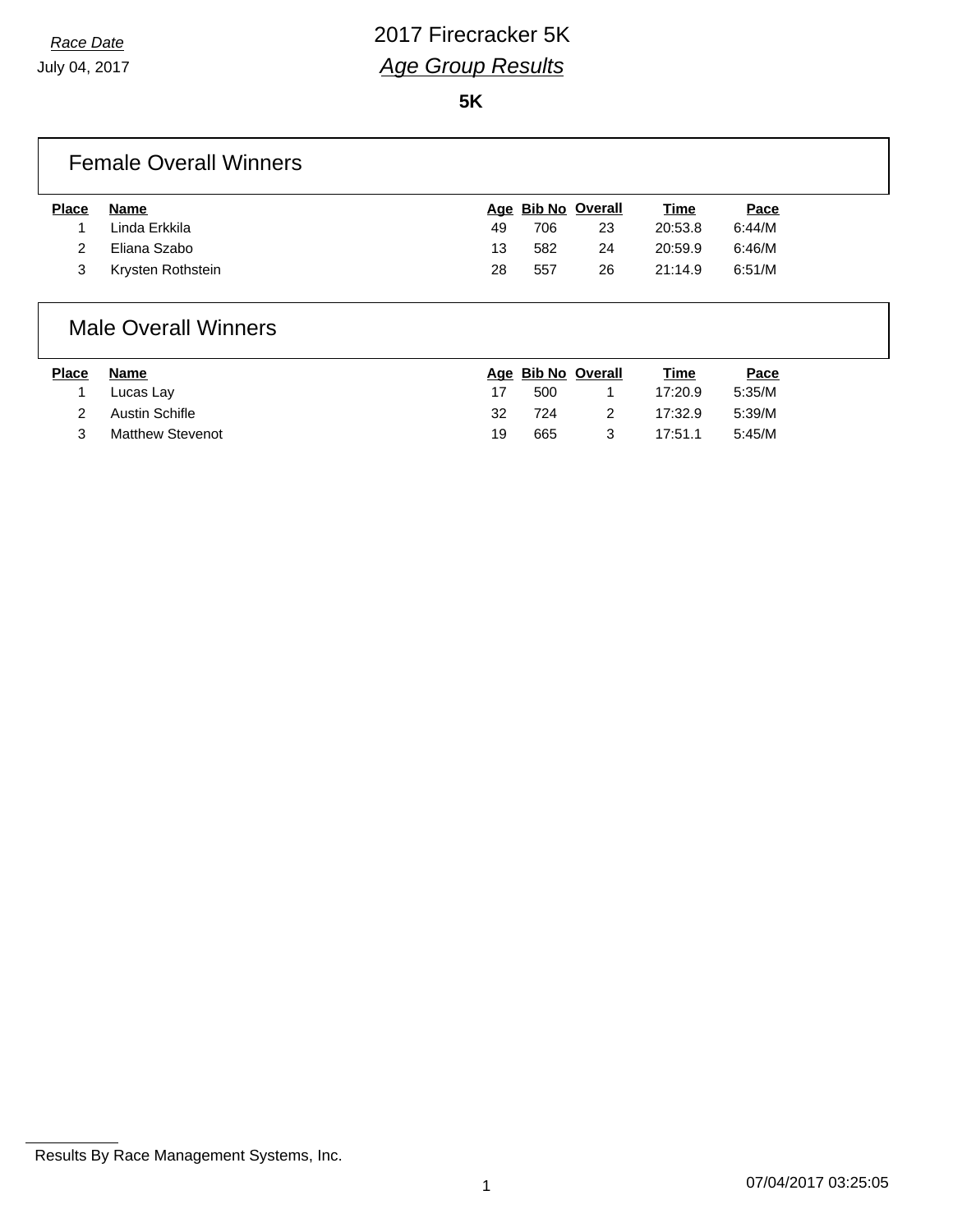**5K**

## Female 12 and Under

| <b>Place</b> | Name              |                   | Age Bib No Overall |     | Time    | Pace    |
|--------------|-------------------|-------------------|--------------------|-----|---------|---------|
|              | Margaret Chen     | 11                | 746                | 85  | 24:42.1 | 7:58/M  |
| 2            | Emma Sweeney      | 11                | 580                | 106 | 25:32.0 | 8:14/M  |
| 3            | Laney Romanini    | 9                 | 553                | 138 | 26:44.4 | 8:37/M  |
| 4            | Ava Blackmore     | 9                 | 414                | 139 | 26:44.5 | 8:37/M  |
| 5            | Alexis Cellura    | 12                | 426                | 158 | 27:24.2 | 8:50/M  |
| 6            | Chloe Yanoff      | 9                 | 721                | 210 | 29:29.9 | 9:31/M  |
| 7            | Cadence Kiskadden | $12 \overline{ }$ | 733                | 236 | 30:37.0 | 9:53/M  |
| 8            | Kayli Rego        | 12                | 685                | 251 | 31:44.2 | 10:14/M |
| 9            | Elizabeth Chen    | 9                 | 747                | 262 | 32:04.1 | 10:21/M |
| 10           | Tabitha Fleet     | $12 \overline{ }$ | 446                | 267 | 32:19.7 | 10:25/M |
| 11           | Kenadie Trehan    | $12 \overline{ }$ | 591                | 271 | 32:51.1 | 10:36/M |
| 12           | Adeline BArnes    | $12 \overline{ }$ | 729                | 325 | 38:11.3 | 12:19/M |
| 13           | Megan Marshall    | 10                | 687                | 332 | 39:14.1 | 12:39/M |
| 14           | Lauren Hollenbach | 8                 | 664                | 340 | 39:52.0 | 12:52/M |
| 15           | Rainy Borchr      | 1                 | 1527               | 345 | 41:03.4 | 13:15/M |
| 16           | Kimberly X        | $12 \overline{ }$ | 676                | 347 | 41:51.8 | 13:30/M |
|              |                   |                   |                    |     |         |         |

### Male 12 and Under

| <b>Place</b> | Name                     | Age               | <b>Bib No Overall</b> |     | <b>Time</b> | Pace    |
|--------------|--------------------------|-------------------|-----------------------|-----|-------------|---------|
| 1            | Cannon McDaniel          | 12                | 1847                  | 17  | 20:23.1     | 6:35/M  |
| 2            | Roman Sawicki            | 12                | 679                   | 40  | 22:25.7     | 7:14/M  |
| 3            | <b>Richard Verderber</b> | $12 \overline{ }$ | 690                   | 43  | 22:28.7     | 7:15/M  |
| 4            | Vinny Petrucelli         | 11                | 680                   | 44  | 22:29.7     | 7:15/M  |
| 5            | Jack McDaniel            | 11                | 1894                  | 51  | 22:55.5     | 7:24/M  |
| 6            | Matt Yurak               | 8                 | 608                   | 54  | 22:59.3     | 7:25/M  |
| 7            | <b>Tyler Ginther</b>     | 10                | 655                   | 79  | 24:20.1     | 7:51/M  |
| 8            | Ruben Szabo              | 12                | 583                   | 80  | 24:24.8     | 7:52/M  |
| 9            | Unknown Partic. 660      |                   | 660                   | 81  | 24:28.4     | 7:54/M  |
| 10           | Michael Piccirillo       | 10                | 614                   | 89  | 24:52.1     | 8:01/M  |
| 11           | Kellan Palmer            | 7                 | 536                   | 101 | 25:19.1     | 8:10/M  |
| 12           | Derek Huminshy           | 11                | 627                   | 104 | 25:25.9     | 8:12/M  |
| 13           | Unknown Partic, 609      |                   | 609                   | 135 | 26:42.0     | 8:37/M  |
| 14           | Unknown Partic. 712      |                   | 712                   | 191 | 28:24.8     | 9:10/M  |
| 15           | <b>Ethan Moore</b>       | 12                | 524                   | 201 | 29:00.7     | 9:21/M  |
| 16           | ty cooper                | 11                | 428                   | 246 | 31:33.5     | 10:11/M |
| 17           | lan Katz                 | 9                 | 748                   | 257 | 31:53.2     | 10:17/M |
| 18           | hunter krouse            | 9                 | 498                   | 295 | 34:52.3     | 11:15/M |
| 19           | Peter Hollenbach         | 10                | 662                   | 329 | 39:00.0     | 12:35/M |
| 20           | Noah Ketchem             | 10                | 675                   | 338 | 39:37.9     | 12:47/M |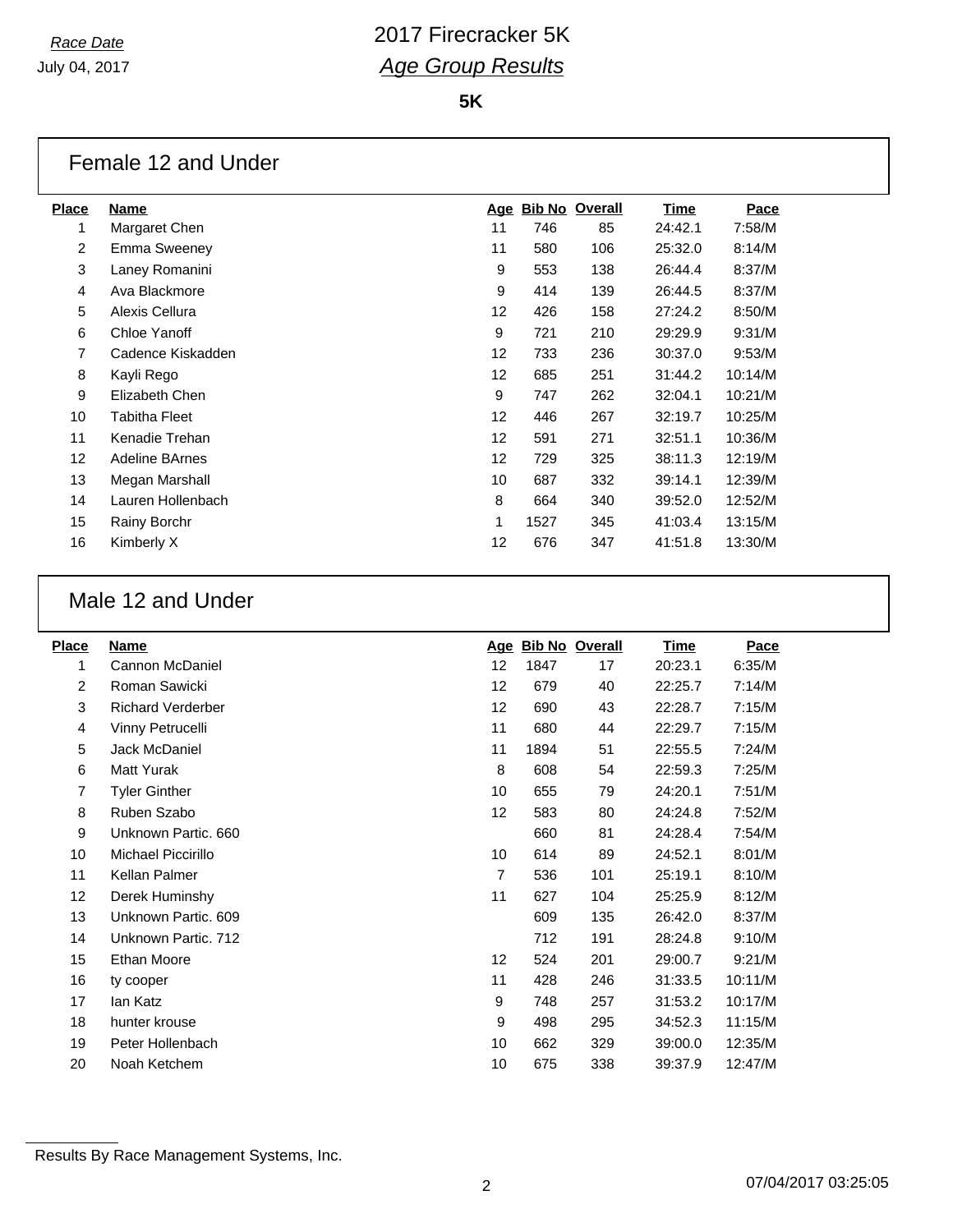**5K**

### Female 13 to 15

| <b>Place</b>   | <b>Name</b>              | <u>Age</u> | <b>Bib No Overall</b> |     | <u>Time</u> | Pace    |
|----------------|--------------------------|------------|-----------------------|-----|-------------|---------|
| 1              | Margaret Moffitt         | 15         | 674                   | 29  | 21:33.2     | 6:57/M  |
| $\overline{2}$ | Jillian Butler           | 14         | 651                   | 36  | 22:13.6     | 7:10/M  |
| 3              | <b>Avery Butler</b>      | 13         | 650                   | 49  | 22:43.9     | 7:20/M  |
| 4              | Jordan Gallegos          | 14         | 450                   | 88  | 24:43.8     | 7:58/M  |
| 5              | <b>Mairead Morrissey</b> | 14         | 529                   | 92  | 24:59.1     | 8:04/M  |
| 6              | Joie Woodlee             | 15         | 606                   | 123 | 26:21.8     | 8:30/M  |
| 7              | Meredith Jodson          | 13         | 723                   | 155 | 27:18.2     | 8:48/M  |
| 8              | Jordan Manley            | 15         | 638                   | 176 | 27:55.7     | 9:00/M  |
| 9              | Mia DiNardo              | 13         | 437                   | 178 | 27:57.0     | 9:01/M  |
| 10             | Kierstin Havens          | 15         | 1720                  | 196 | 28:53.7     | 9:19/M  |
| 11             | Stella Hudson            | 13         | 708                   | 219 | 29:52.8     | 9:38/M  |
| 12             | Anna Mullner             | 13         | 532                   | 259 | 31:55.8     | 10:18/M |
| 13             | Natalie Boyson           | 14         | 424                   | 265 | 32:18.0     | 10:25/M |
| 14             | Grace Sajovie            | 13         | 703                   | 269 | 32:35.3     | 10:31/M |
| 15             | Anna Clawson             | 13         | 636                   | 303 | 35:31.4     | 11:27/M |
|                |                          |            |                       |     |             |         |

## Male 13 to 15

| <b>Place</b> | Name                   | <u>Age</u> | <b>Bib No Overall</b> |     | <u>Time</u> | Pace   |
|--------------|------------------------|------------|-----------------------|-----|-------------|--------|
| 1            | Jeff Sajovie JR        | 15         | 705                   | 7   | 18:22.0     | 5:55/M |
| 2            | AJ Metzler             | 14         | 648                   | 19  | 20:31.9     | 6:37/M |
| 3            | Mack Daberko           | 13         | 688                   | 22  | 20:53.3     | 6:44/M |
| 4            | Vince Matolka          | 13         | 510                   | 52  | 22:56.5     | 7:24/M |
| 5            | Matt Mehelic           | 14         | 710                   | 55  | 23:00.5     | 7:25/M |
| 6            | <b>Frantale Fulco</b>  | 15         | 678                   | 65  | 23:36.3     | 7:37/M |
| 7            | <b>Isaiah Powell</b>   | 14         | 1609                  | 68  | 23:50.4     | 7:41/M |
| 8            | Dane DiGeronimo        | 15         | 691                   | 73  | 24:02.2     | 7:45/M |
| 9            | <b>Connor Schlerer</b> | 15         | 661                   | 75  | 24:08.3     | 7:47/M |
| 10           | Michael Meehan         | 15         | 673                   | 110 | 26:00.3     | 8:23/M |
| 11           | <b>Tyler Palmer</b>    | 13         | 1833                  | 114 | 26:08.3     | 8:26/M |
| 12           | Mason Feller           | 14         | 743                   | 115 | 26:09.2     | 8:26/M |
| 13           | Rudy Zelich            | 15         | 742                   | 145 | 26:48.9     | 8:39/M |
| 14           | Dominic Rhodes         | 15         | 744                   | 146 | 26:49.1     | 8:39/M |
| 15           | Samuel Blackmore       | 14         | 415                   | 168 | 27:45.9     | 8:57/M |
| 16           | Aidan McStay           | 13         | 725                   | 180 | 27:57.5     | 9:01/M |
| 17           | Luke Mclaughlin        | 14         | 711                   | 185 | 28:12.3     | 9:06/M |
| 18           | Jacob Paltoni          | 14         | 657                   | 192 | 28:24.9     | 9:10/M |
| 19           | Xan Cosentimo          | 14         | 682                   | 218 | 29:45.2     | 9:36/M |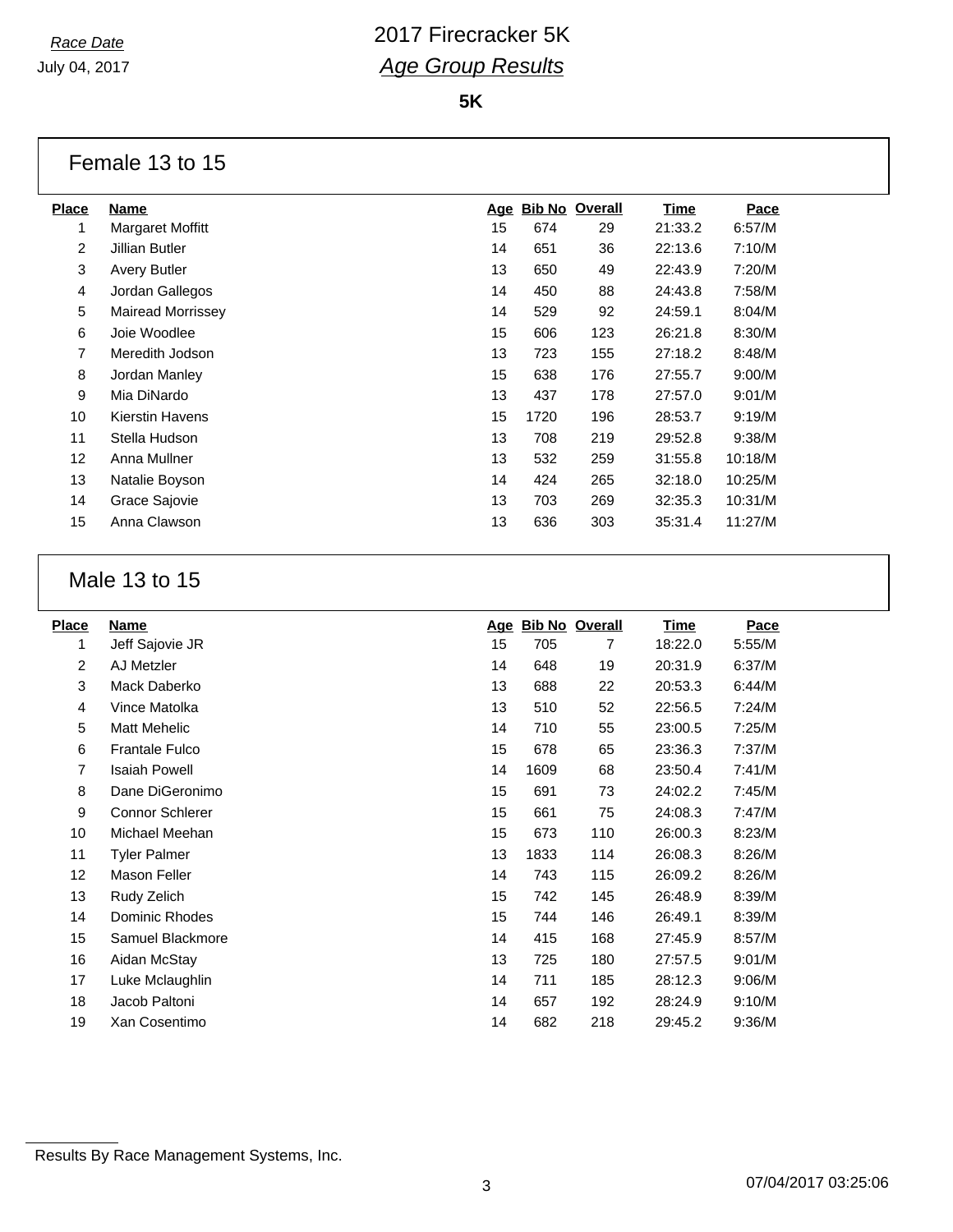**5K**

#### Female 16 to 19

| Place          | <b>Name</b>            |    | Age Bib No Overall |     | Time    | Pace    |
|----------------|------------------------|----|--------------------|-----|---------|---------|
| 1              | Ally Yard              | 16 | 717                | 121 | 26:19.8 | 8:29/M  |
| $\overline{2}$ | <b>Tyler Vidmar</b>    | 16 | 659                | 122 | 26:20.3 | 8:30/M  |
| 3              | Nicole Lehman          | 18 | 501                | 134 | 26:39.5 | 8:36/M  |
| 4              | Kate Gerling           | 18 | 453                | 171 | 27:50.8 | 8:59/M  |
| 5              | Elise Clawson          | 16 | 634                | 206 | 29:21.2 | 9:28/M  |
| 6              | Kendall Paltani        | 16 | 658                | 235 | 30:31.2 | 9:51/M  |
| 7              | Elizabeth Fulco        | 19 | 694                | 268 | 32:26.2 | 10:28/M |
| 8              | Olivia Kiskadden       | 16 | 734                | 306 | 35:55.8 | 11:35/M |
| 9              | Makensie Schumacker    | 19 | 566                | 315 | 36:47.0 | 11:52/M |
| 10             | <b>Britney Halbur</b>  | 17 | 462                | 317 | 36:53.7 | 11:54/M |
| 11             | <b>Isabelle Barnes</b> | 18 | 728                | 323 | 37:41.0 | 12:09/M |
|                |                        |    |                    |     |         |         |

### Male 16 to 19

| <b>Place</b>   | <b>Name</b>              |    | Age Bib No Overall |     | Time    | Pace    |
|----------------|--------------------------|----|--------------------|-----|---------|---------|
| 1              | Evan Manley              | 16 | 671                | 4   | 17:56.8 | 5:47/M  |
| $\overline{2}$ | Jack Good                | 18 | 1892               | 5   | 18:13.0 | 5:53/M  |
| 3              | Alex Jackson             | 18 | 480                | 10  | 19:24.7 | 6:15/M  |
| 4              | Charlie Babcoch          | 16 | 669                | 18  | 20:24.0 | 6:35/M  |
| 5              | Matt Matolka             | 16 | 509                | 42  | 22:27.8 | 7:15/M  |
| 6              | Stephen Russell          | 16 | 644                | 93  | 25:04.0 | 8:05/M  |
| 7              | Ryan Graham              | 16 | 643                | 95  | 25:07.5 | 8:06/M  |
| 8              | <b>Maxwell Semenczuk</b> | 17 | 570                | 111 | 26:01.0 | 8:24/M  |
| 9              | Nathan Slater            | 16 | 700                | 116 | 26:09.4 | 8:26/M  |
| 10             | sam BArnes               | 17 | 730                | 204 | 29:12.4 | 9:25/M  |
| 11             | AJ Fulco                 | 18 | 695                | 225 | 30:07.3 | 9:43/M  |
| 12             | Greg Mailey              | 17 | 633                | 272 | 32:54.2 | 10:37/M |
| 13             | Stephen Bianconi         | 17 | 618                | 273 | 32:56.0 | 10:37/M |
| 14             | <b>Matthew Rudy</b>      | 17 | 611                | 276 | 33:00.0 | 10:39/M |
| 15             | Zack PA;mer              | 16 | 616                | 342 | 40:00.5 | 12:54/M |
| 16             | <b>Grant Gonya</b>       | 17 | 1134               | 343 | 40:00.8 | 12:54/M |

## Female 20 to 24

| <b>Place</b> | <b>Name</b>        |    |     | Age Bib No Overall | Time    | Pace   |
|--------------|--------------------|----|-----|--------------------|---------|--------|
|              | Rebecca Prather    | 23 | 541 | 91                 | 24:56.5 | 8:03/M |
|              | Julia Washko       | 20 | 598 | 147                | 26:49.5 | 8:39/M |
| 3            | Hope Truthan       | 20 | 592 | 179                | 27:57.3 | 9:01/M |
| 4            | Molly King         | 20 | 667 | 188                | 28:19.3 | 9:08/M |
| 5            | Jennifer Guerriero | 20 | 458 | 194                | 28:42.2 | 9:15/M |

Results By Race Management Systems, Inc.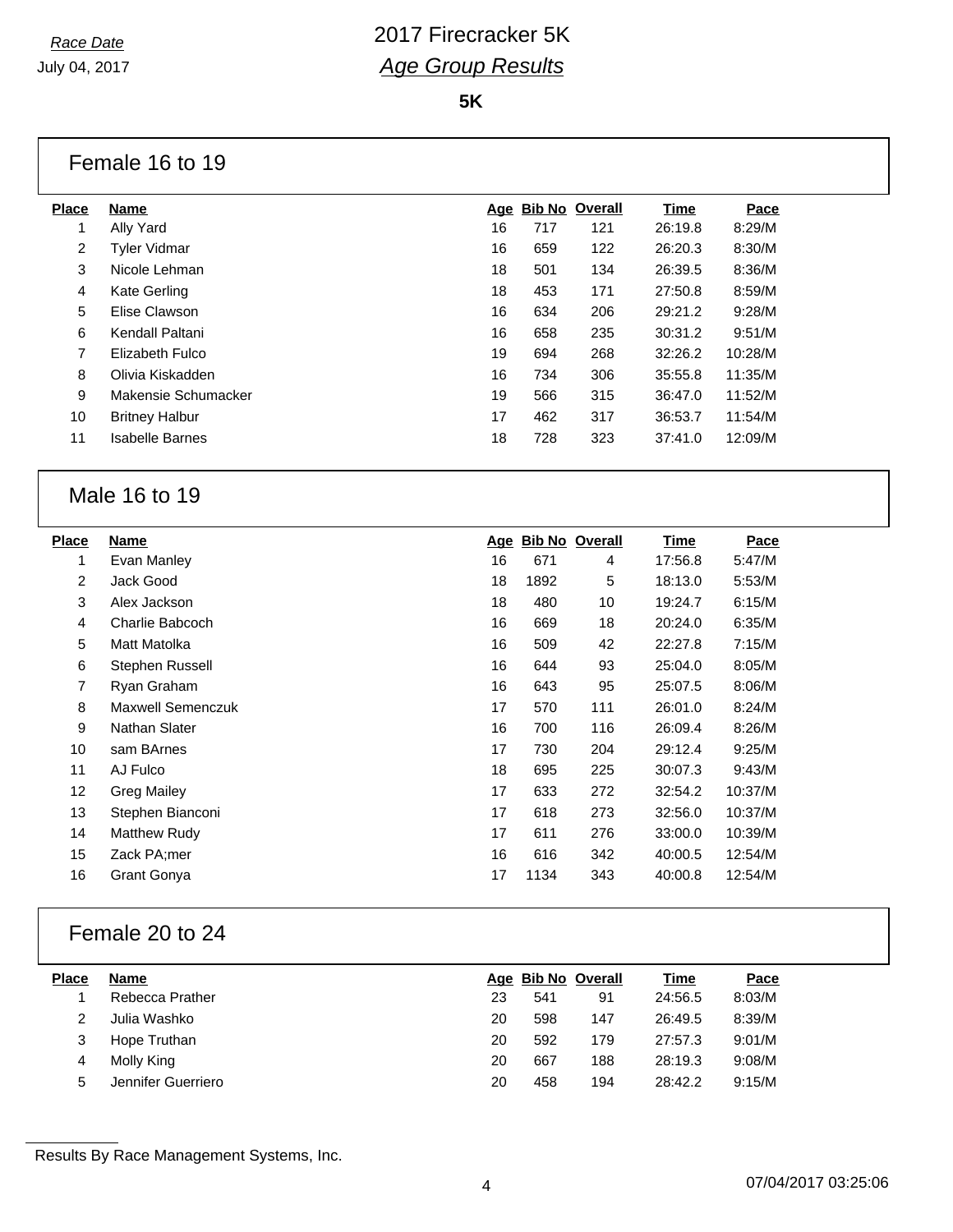**5K**

## Female 20 to 24

| Place             | <b>Name</b>          |    |      | Age Bib No Overall | Time    | Pace    |  |
|-------------------|----------------------|----|------|--------------------|---------|---------|--|
| 6                 | Kaiti Stewart        | 22 | 620  | 202                | 29:06.8 | 9:23/M  |  |
| 7                 | <b>Shelby Bitter</b> | 22 | 629  | 224                | 30:02.9 | 9:41/M  |  |
| 8                 | Elizabeth Schafer    | 22 | 562  | 238                | 30:42.5 | 9:54/M  |  |
| 9                 | Kara Miller          | 23 | 518  | 239                | 30:42.5 | 9:54/M  |  |
| 10                | Samantha Heim        | 24 | 1888 | 255                | 31:49.1 | 10:16/M |  |
| 11                | Sari Jackson         | 21 | 481  | 277                | 33:04.5 | 10:40/M |  |
| $12 \overline{ }$ | Alyssa Cuffman       | 24 | 430  | 310                | 36:04.4 | 11:38/M |  |
| 13                | Samantha Sechler     | 24 | 1814 | 331                | 39:06.0 | 12:37/M |  |
| 14                | Charlotte Vernia     | 23 | 1821 | 348                | 42:02.3 | 13:34/M |  |
|                   |                      |    |      |                    |         |         |  |

### Male 20 to 24

| <b>Place</b>   | <b>Name</b>          |    | Age Bib No Overall |     | Time    | Pace    |
|----------------|----------------------|----|--------------------|-----|---------|---------|
|                | <b>Ben Skinner</b>   | 20 | 2113               | 11  | 19:47.3 | 6:23/M  |
| $\overline{2}$ | Benjamin Thompson    | 20 | 589                | 30  | 21:38.0 | 6:59/M  |
| 3              | Alex Huber           | 20 | 473                | 31  | 21:38.3 | 6:59/M  |
| 4              | Will Hogan           | 20 | 740                | 32  | 21:38.7 | 6:59/M  |
| 5              | Matt Bisbee          | 20 | 413                | 48  | 22:43.4 | 7:20/M  |
| 6              | Keegan Goeke         | 20 | 681                | 66  | 23:45.7 | 7:40/M  |
| 7              | Anders Dohl          | 24 | 1887               | 76  | 24:11.7 | 7:48/M  |
| 8              | <b>Andrew Bitter</b> | 20 | 631                | 127 | 26:27.5 | 8:32/M  |
| 9              | Tyler Wisbar         | 22 | 604                | 189 | 28:20.4 | 9:08/M  |
| 10             | Brendon Mchugh       | 23 | 1100               | 254 | 31:48.4 | 10:15/M |

## Female 25 to 29

| <b>Place</b> | Name                   | <u>Age</u> | <b>Bib No Overall</b> |     | Time    | Pace    |
|--------------|------------------------|------------|-----------------------|-----|---------|---------|
| 1            | Samantha Jakab         | 25         | 484                   | 113 | 26:07.0 | 8:25/M  |
| 2            | Asa Dahl               | 26         | 431                   | 193 | 28:41.7 | 9:15/M  |
| 3            | Laura Fiegelist        | 26         | 443                   | 217 | 29:45.1 | 9:36/M  |
| 4            | Samantha Nealon        | 28         | 533                   | 222 | 29:58.1 | 9:40/M  |
| 5            | Amanda Freedman        | 26         | 449                   | 230 | 30:19.5 | 9:47/M  |
| 6            | Katie Huber            | 26         | 474                   | 244 | 31:19.6 | 10:06/M |
| 7            | Bethany Raczka         | 27         | 544                   | 280 | 33:08.1 | 10:41/M |
| 8            | Ashley Harbarger       | 26         | 466                   | 297 | 34:55.1 | 11:16/M |
| 9            | Grace Barnard          | 25         | 407                   | 320 | 37:24.1 | 12:04/M |
| 10           | Rosalyn Moore          | 26         | 521                   | 336 | 39:32.1 | 12:45/M |
| 11           | Annelise Kostyo        | 25         | 496                   | 358 | 47:13.9 | 15:14/M |
| 12           | Sari Whims             | 26         | 600                   | 359 | 47:16.4 | 15:15/M |
| 13           | <b>Christine Kasik</b> | 28         | 489                   | 364 | 49:30.2 | 15:58/M |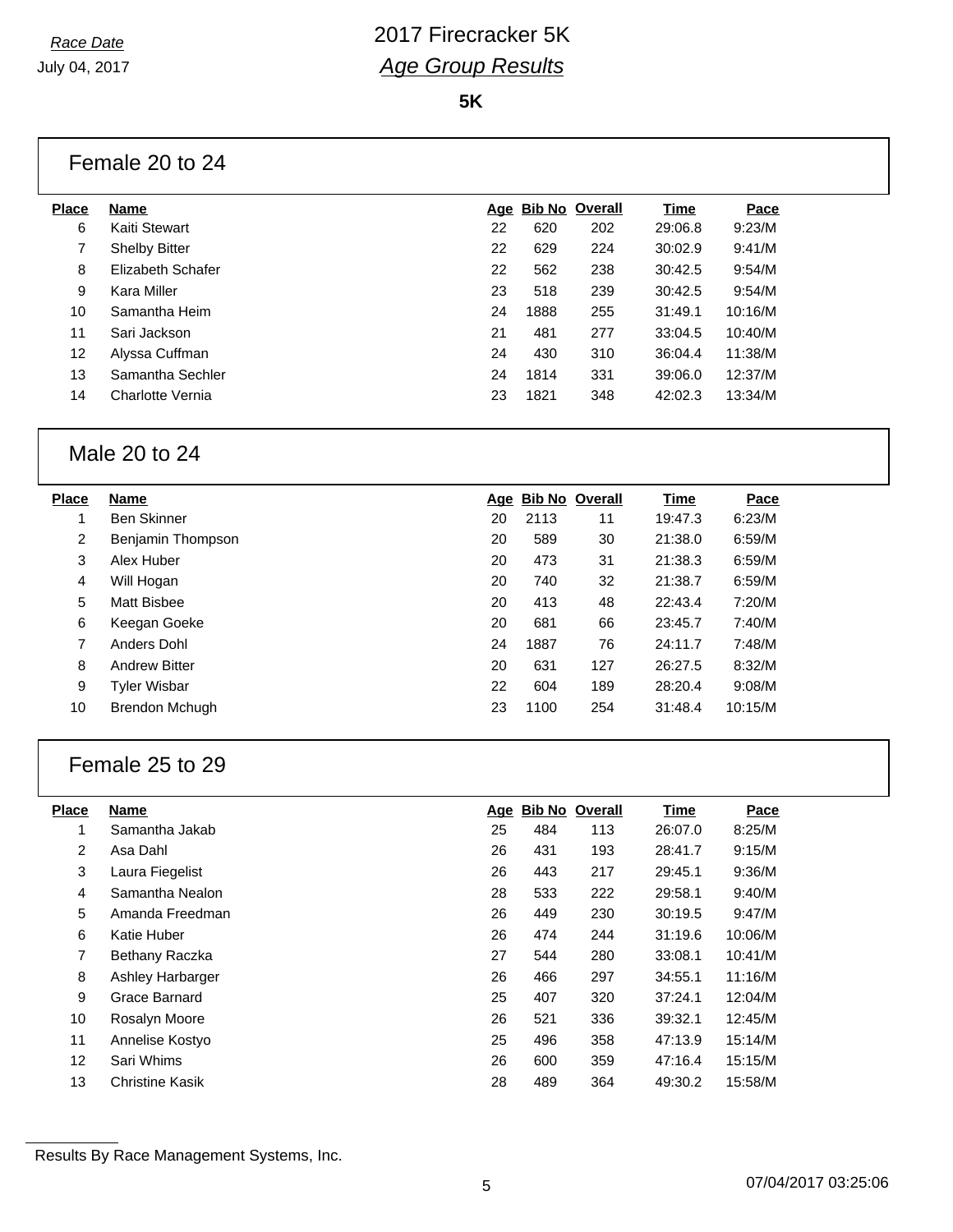**5K**

### Male 25 to 29

| <b>Place</b> | Name                  |    | Age Bib No Overall |     | Time    | Pace   |  |
|--------------|-----------------------|----|--------------------|-----|---------|--------|--|
|              | Andrew Beck           | 26 | 409                | 35  | 22:03.2 | 7:07/M |  |
| 2            | <b>Brentt Moore</b>   | 25 | 520                | 69  | 23:52.7 | 7:42/M |  |
| 3            | Mark Dennison Jr      | 28 | 436                | 83  | 24:34.6 | 7:55/M |  |
| 4            | Joshua Haley          | 27 | 463                | 157 | 27:23.4 | 8:50/M |  |
| 5            | <b>Zachary Barley</b> | 26 | 405                | 167 | 27:39.8 | 8:55/M |  |
| 6            | Russell Bobel         | 26 | 416                | 223 | 30:02.0 | 9:41/M |  |
|              | <b>Matthew Huber</b>  | 29 | 472                | 231 | 30:19.6 | 9:47/M |  |
|              |                       |    |                    |     |         |        |  |

#### Female 30 to 34

| <b>Place</b> | Name                      |    | Age Bib No Overall |     | <b>Time</b> | Pace    |
|--------------|---------------------------|----|--------------------|-----|-------------|---------|
| 1            | Lauren Sajovie            | 34 | 727                | 34  | 22:00.8     | 7:06/M  |
| 2            | Lauren Vilt               | 33 | 593                | 50  | 22:48.0     | 7:21/M  |
| 3            | Sasha Sholcat             | 33 | 1778               | 77  | 24:13.6     | 7:49/M  |
| 4            | Holly Lloyd               | 30 | 502                | 97  | 25:15.0     | 8:09/M  |
| 5            | Jen Ator                  | 32 | 612                | 98  | 25:15.7     | 8:09/M  |
| 6            | <b>Bridget Braham</b>     | 32 | 619                | 100 | 25:16.5     | 8:09/M  |
| 7            | <b>Brittany Davis</b>     | 32 | 433                | 109 | 25:52.4     | 8:21/M  |
| 8            | <b>Bethany Rothermel</b>  | 34 | 555                | 130 | 26:34.9     | 8:34/M  |
| 9            | Ashley White              | 31 | 737                | 154 | 27:16.1     | 8:48/M  |
| 10           | Johanna Ameche            | 31 | 404                | 200 | 29:00.3     | 9:21/M  |
| 11           | Jen Meikle                | 32 | 514                | 215 | 29:43.4     | 9:35/M  |
| 12           | Lauren Wartko             | 32 | 595                | 228 | 30:09.8     | 9:44/M  |
| 13           | Leah Allen                | 30 | 401                | 233 | 30:22.0     | 9:48/M  |
| 14           | <b>Richelle Swineford</b> | 31 | 581                | 245 | 31:21.9     | 10:07/M |
| 15           | Hillary Lyle              | 31 | 504                | 252 | 31:47.1     | 10:15/M |
| 16           | Brittany Kaplan           | 32 | 487                | 293 | 34:38.3     | 11:10/M |
| 17           | <b>Ashley Bitter</b>      | 32 | 632                | 335 | 39:23.5     | 12:42/M |
| 18           | Danielle Everman          | 30 | 441                | 351 | 42:45.4     | 13:47/M |
| 19           | Shannon Bonezzi           | 30 | 419                | 354 | 43:04.8     | 13:54/M |

## Male 30 to 34

| <b>Place</b> | <b>Name</b>              |    | Age Bib No Overall |     | <u>Time</u> | Pace   |
|--------------|--------------------------|----|--------------------|-----|-------------|--------|
|              | Cole Braham              | 32 | 624                | 13  | 20:03.3     | 6:28/M |
|              | Chris Hallahan           | 31 | 464                | 27  | 21:15.9     | 6:51/M |
| 3            | David Rothermel          | 34 | 556                | 82  | 24:32.9     | 7:55/M |
| 4            | <b>Christopher Davis</b> | 31 | 1883               | 126 | 26:26.3     | 8:32/M |
| 5            | Cory Hatfield            | 31 | 467                | 149 | 26:52.5     | 8:40/M |
| 6            | Marty Kearns             | 34 | 490                | 152 | 27:00.4     | 8:43/M |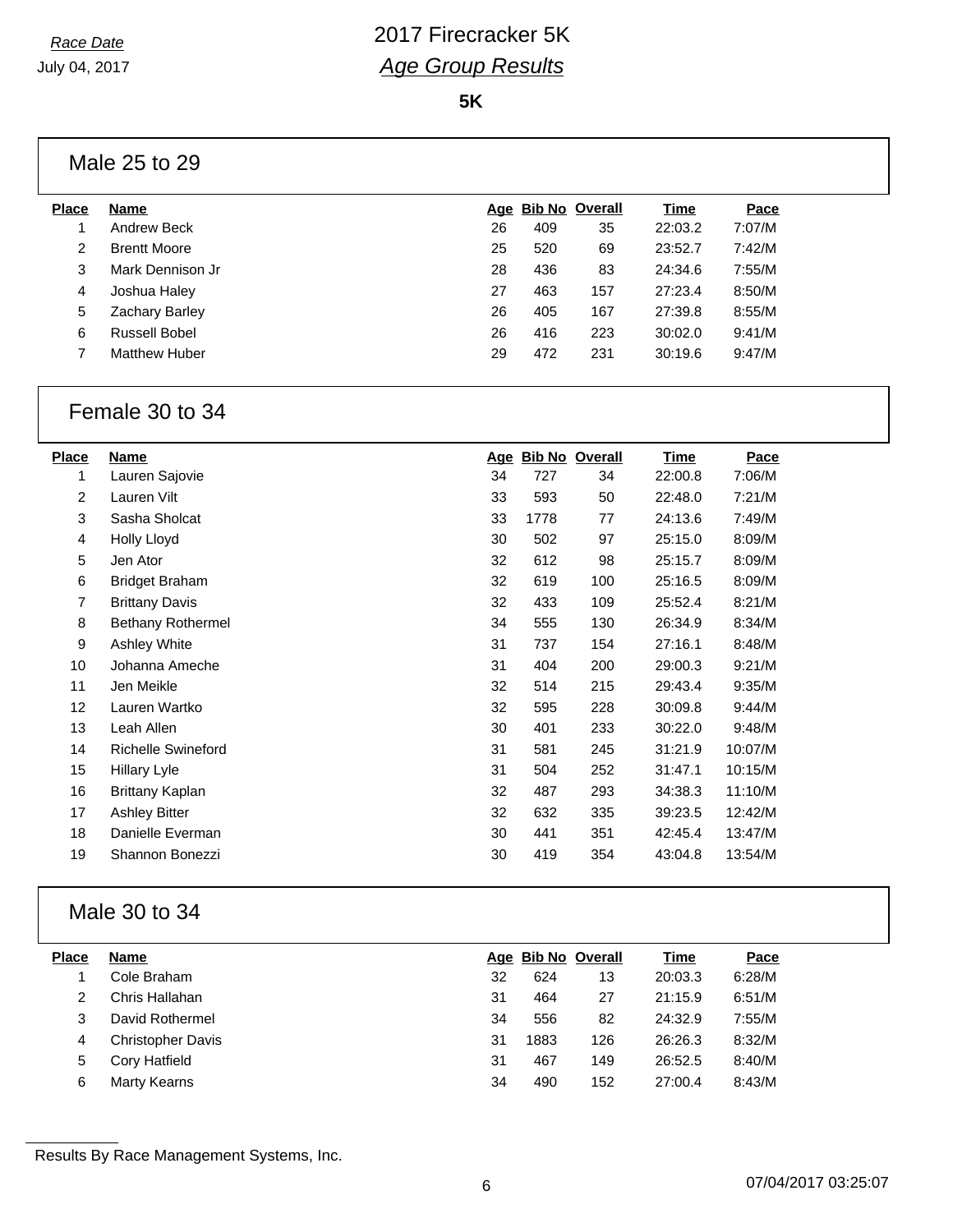**5K**

|              | Male 30 to 34          |    |     |                    |         |         |
|--------------|------------------------|----|-----|--------------------|---------|---------|
| <b>Place</b> | Name                   |    |     | Age Bib No Overall | Time    | Pace    |
|              | Adam Wartko            | 30 | 596 | 172                | 27:52.9 | 8:59/M  |
| 8            | Will Lyle              | 31 | 505 | 184                | 28:08.8 | 9:05/M  |
| 9            | Doug Peterson          | 31 | 539 | 187                | 28:18.8 | 9:08/M  |
| 10           | <b>Patrick Barrett</b> | 30 | 408 | 256                | 31:52.3 | 10:17/M |

Mathew Everman 33 442 350 42:44.4 13:47/M

#### Female 35 to 39

| Place | Name                    | Age | <b>Bib No Overall</b> |     | Time    | Pace    |
|-------|-------------------------|-----|-----------------------|-----|---------|---------|
| 1     | Jennifer Steinhoff      | 35  | 575                   | 37  | 22:14.0 | 7:10/M  |
| 2     | Sarah Decker            | 35  | 435                   | 46  | 22:36.7 | 7:17/M  |
| 3     | Abby Simon              | 36  | 571                   | 59  | 23:16.9 | 7:30/M  |
| 4     | Melissa Romanini        | 35  | 552                   | 141 | 26:46.2 | 8:38/M  |
| 5     | <b>Julie Giriffiths</b> | 38  | 1441                  | 143 | 26:47.4 | 8:38/M  |
| 6     | Jillian Perini          | 36  | 538                   | 169 | 27:49.4 | 8:58/M  |
| 7     | Susan Kowalske          | 36  | 497                   | 182 | 27:59.3 | 9:02/M  |
| 8     | Eva Miller              | 37  | 698                   | 203 | 29:08.4 | 9:24/M  |
| 9     | Cassie Stock            | 38  | 576                   | 220 | 29:54.7 | 9:39/M  |
| 10    | Jill Lieser             | 35  | 741                   | 248 | 31:35.5 | 10:11/M |
| 11    | Julia Piorkowski        | 39  | 720                   | 284 | 33:27.1 | 10:47/M |
| 12    | Nicole Dombrowski       | 37  | 438                   | 292 | 34:36.3 | 11:10/M |
| 13    | Jill Lutz               | 38  | 503                   | 313 | 36:13.7 | 11:41/M |
| 14    | Holly Putnat            | 35  | 542                   | 324 | 38:08.0 | 12:18/M |
| 15    | Katie Piccirillo        | 35  | 615                   | 326 | 38:18.0 | 12:21/M |
| 16    | Erin Palmer             | 39  | 534                   | 344 | 40:22.0 | 13:01/M |
| 17    | <b>Theresa Racz</b>     | 38  | 543                   | 365 | 50:38.4 | 16:20/M |
|       |                         |     |                       |     |         |         |

## Male 35 to 39

| <b>Place</b> | Name                |    | Age Bib No Overall |     | <b>Time</b> | Pace   |
|--------------|---------------------|----|--------------------|-----|-------------|--------|
|              | Pete Braun          | 38 | 640                | 8   | 18:24.5     | 5:56/M |
| 2            | Thomas Ketchem      | 39 | 677                | 9   | 18:44.8     | 6:03/M |
| 3            | Matt Vogel          | 38 | 403                | 14  | 20:07.0     | 6:29/M |
| 4            | Andrew Kender III   | 35 | 689                | 41  | 22:27.3     | 7:15/M |
| 5            | Gavin Lake          | 38 | 718                | 60  | 23:21.5     | 7:32/M |
| 6            | Eric Allen          | 39 | 402                | 70  | 23:54.7     | 7:43/M |
| 7            | Milan Kosanovich    | 38 | 495                | 72  | 24:01.4     | 7:45/M |
| 8            | Dan Staniszewski    | 36 | 574                | 102 | 25:20.4     | 8:10/M |
| 9            | Aaron Huminshy      | 39 | 628                | 112 | 26:02.6     | 8:24/M |
| 10           | Bryan Kenneth Davis | 35 | 434                | 120 | 26:16.1     | 8:28/M |

Results By Race Management Systems, Inc.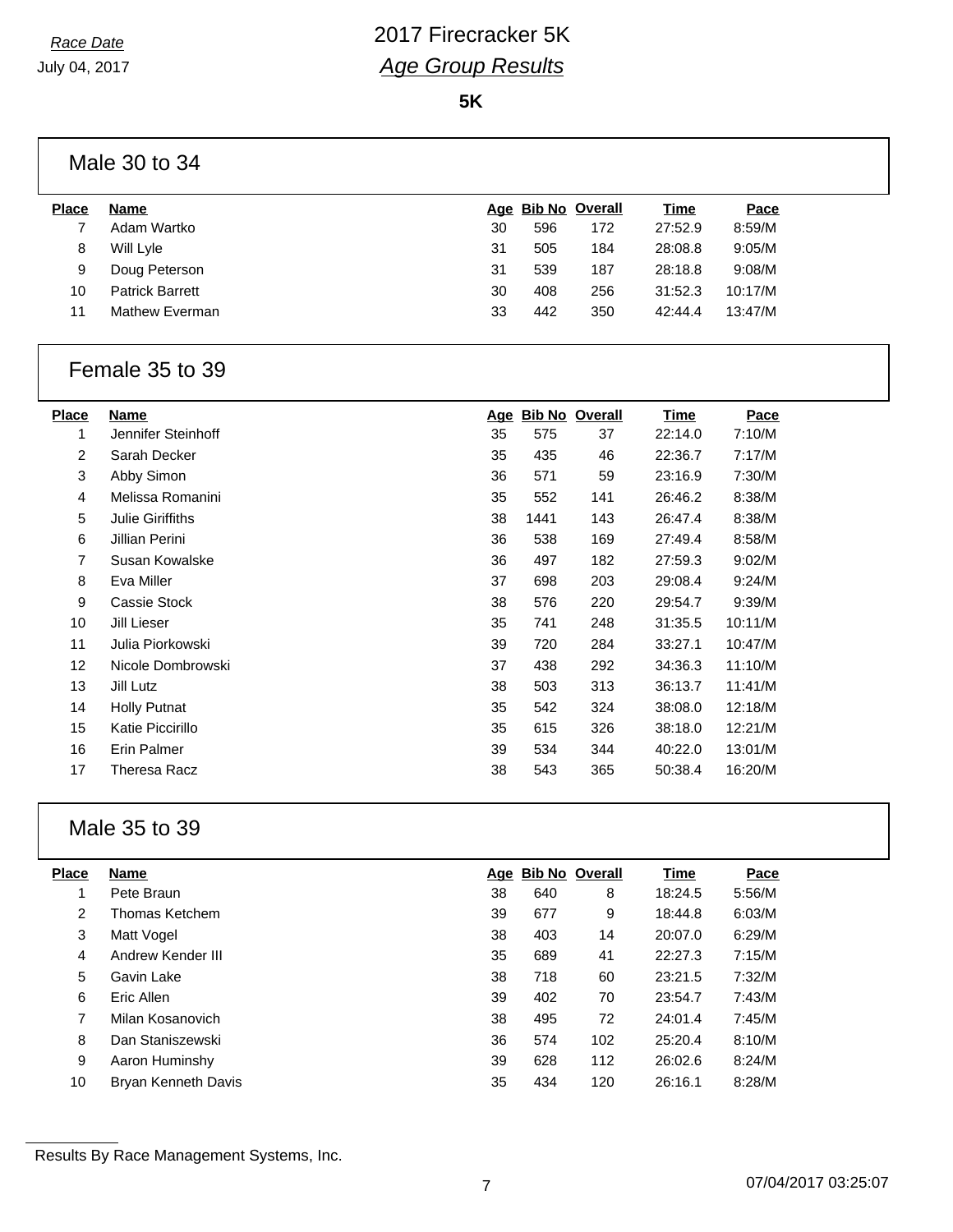**5K**

### Male 35 to 39

| <b>Place</b>      | Name                   |    |      | Age Bib No Overall | Time    | Pace    |
|-------------------|------------------------|----|------|--------------------|---------|---------|
| 11                | Scott Jacobson         | 37 | 738  | 128                | 26:31.6 | 8:33/M  |
| $12 \overline{ }$ | Nate Habler            | 36 | 1893 | 131                | 26:35.2 | 8:35/M  |
| 13                | Jayson Humble          | 37 | 475  | 132                | 26:35.4 | 8:35/M  |
| 14                | Donald Herbe           | 39 | 470  | 148                | 26:51.8 | 8:40/M  |
| 15                | <b>Frank Griffiths</b> | 39 | 1737 | 163                | 27:34.3 | 8:54/M  |
| 16                | David Moore            | 35 | 523  | 166                | 27:38.9 | 8:55/M  |
| 17                | Nick Perini            | 36 | 537  | 170                | 27:49.9 | 8:58/M  |
| 18                | Jeremy Ison            | 38 | 478  | 174                | 27:54.2 | 9:00/M  |
| 19                | Joe Palmer             | 38 | 535  | 177                | 27:56.5 | 9:01/M  |
| 20                | Todd Ison              | 36 | 479  | 226                | 30:08.6 | 9:43/M  |
| 21                | Michael Jolliff        | 38 | 486  | 249                | 31:40.1 | 10:13/M |
| 22                | <b>YA Yorkovich</b>    | 38 | 1890 | 299                | 35:01.5 | 11:18/M |
|                   |                        |    |      |                    |         |         |

## Female 40 to 44

| <b>Place</b>   | <b>Name</b>             |    | Age Bib No Overall |     | Time    | Pace    |
|----------------|-------------------------|----|--------------------|-----|---------|---------|
| 1              | Kyra Forrest            | 44 | 622                | 45  | 22:34.5 | 7:17/M  |
| 2              | Abbie Chandler          | 40 | 427                | 53  | 22:57.9 | 7:24/M  |
| 3              | Jen Trautmann           | 43 | 653                | 58  | 23:15.6 | 7:30/M  |
| 4              | Diane Betz              | 40 | 412                | 78  | 24:14.4 | 7:49/M  |
| 5              | Shannon Lange           | 41 | 499                | 84  | 24:36.2 | 7:56/M  |
| 6              | Monica Havens           | 43 | 1390               | 105 | 25:28.5 | 8:13/M  |
| $\overline{7}$ | Adrienna Frazer         | 41 | 448                | 107 | 25:32.2 | 8:14/M  |
| 8              | Ann Bellini             | 41 | 410                | 129 | 26:32.9 | 8:34/M  |
| 9              | <b>Theresa Fleet</b>    | 42 | 444                | 142 | 26:47.1 | 8:38/M  |
| 10             | Maria Kerekes           | 44 | 491                | 183 | 28:01.6 | 9:02/M  |
| 11             | Erin Sweeney            | 41 | 578                | 216 | 29:44.5 | 9:35/M  |
| 12             | Kristy Benson           | 44 | 411                | 232 | 30:20.4 | 9:47/M  |
| 13             | Lisa Haller             | 43 | 465                | 250 | 31:41.5 | 10:13/M |
| 14             | Stefanie Moore          | 43 | 525                | 282 | 33:17.1 | 10:44/M |
| 15             | Jessica Foster          | 42 | 447                | 285 | 33:30.1 | 10:48/M |
| 16             | <b>Caroline Glaeser</b> | 42 | 454                | 290 | 34:14.2 | 11:03/M |
| 17             | Lisa Davies             | 41 | 432                | 300 | 35:16.5 | 11:23/M |
| 18             | Holly Rubin             | 44 | 558                | 308 | 35:59.0 | 11:36/M |
| 19             | Karen Boyson            | 44 | 422                | 312 | 36:13.6 | 11:41/M |
| 20             | Kandi Hollenbach        | 41 | 663                | 330 | 39:00.4 | 12:35/M |
| 21             | <b>Melanie Marshall</b> | 44 | 686                | 333 | 39:20.8 | 12:41/M |
| 22             | Denise Hollenbach       | 40 | 702                | 341 | 39:52.0 | 12:52/M |
| 23             | <b>Colleen Butler</b>   | 41 | 649                | 361 | 48:06.6 | 15:31/M |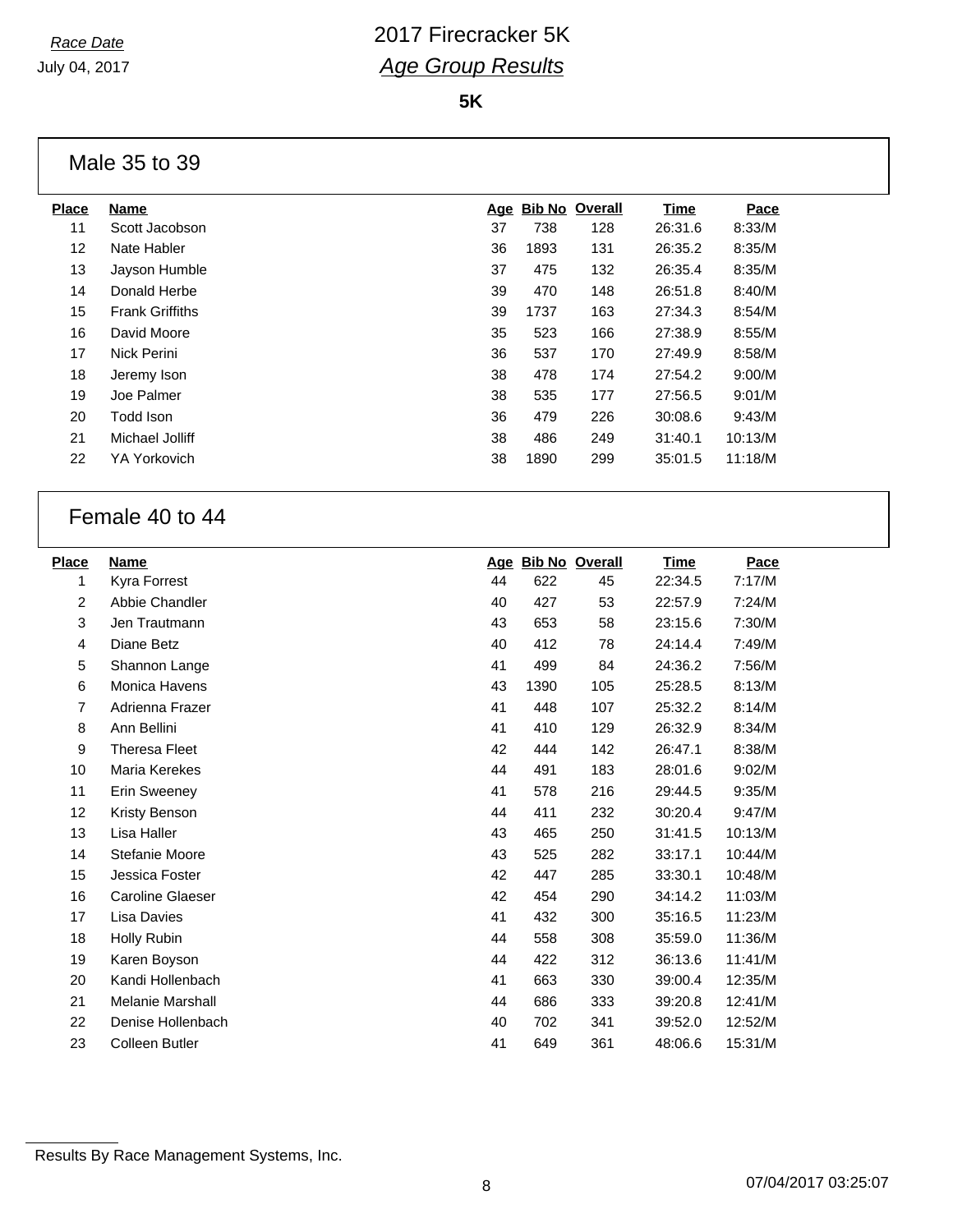**5K**

## Male 40 to 44

| <b>Place</b> | <b>Name</b>            | <u>Age</u> |      | <b>Bib No Overall</b> | <u>Time</u> | Pace    |
|--------------|------------------------|------------|------|-----------------------|-------------|---------|
| 1            | <b>Brian Reese</b>     | 42         | 545  | 6                     | 18:14.9     | 5:53/M  |
| 2            | Bryan Schopmeyer       | 40         | 563  | 12                    | 19:59.4     | 6:27/M  |
| 3            | Ron Pollock            | 40         | 540  | 16                    | 20:13.7     | 6:31/M  |
| 4            | <b>Michael Sweeney</b> | 44         | 579  | 20                    | 20:48.5     | 6:43/M  |
| 5            | <b>Andrew Mesaros</b>  | 42         | 515  | 28                    | 21:26.4     | 6:55/M  |
| 6            | Peter Chen             | 42         | 745  | 57                    | 23:12.6     | 7:29/M  |
| 7            | Jeff Sajovie           | 40         | 704  | 62                    | 23:24.1     | 7:33/M  |
| 8            | Andy Butler            | 40         | 652  | 63                    | 23:28.1     | 7:34/M  |
| 9            | Hossein Tavana         | 43         | 585  | 90                    | 24:53.0     | 8:02/M  |
| 10           | Doug Metzler           | 42         | 647  | 103                   | 25:24.3     | 8:12/M  |
| 11           | Illés Szabó            | 44         | 584  | 118                   | 26:13.5     | 8:27/M  |
| 12           | Michael Mergen         | 43         | 719  | 181                   | 27:57.8     | 9:01/M  |
| 13           | Miran Unger            | 41         | 641  | 207                   | 29:26.3     | 9:30/M  |
| 14           | <b>Jess Yanoff</b>     | 40         | 722  | 209                   | 29:29.7     | 9:31/M  |
| 15           | Aaron Dolezal          | 43         | 1718 | 241                   | 30:46.1     | 9:55/M  |
| 16           | <b>Eric Fleet</b>      | 43         | 445  | 266                   | 32:19.6     | 10:25/M |
| 17           | Scott Trehan           | 44         | 590  | 274                   | 32:56.7     | 10:37/M |
| 18           | David Lansky           | 43         | 1719 | 298                   | 34:55.1     | 11:16/M |
| 19           | <b>Brady Rubin</b>     | 44         | 559  | 307                   | 35:58.5     | 11:36/M |
|              |                        |            |      |                       |             |         |

## Female 45 to 49

| <b>Place</b>   | Name                     | <u>Age</u> | <b>Bib No Overall</b> |     | <b>Time</b> | Pace    |
|----------------|--------------------------|------------|-----------------------|-----|-------------|---------|
| 1              | <b>Andnett Rhodes</b>    | 47         | 750                   | 137 | 26:43.0     | 8:37/M  |
| $\overline{2}$ | Mary Malloy              | 49         | 506                   | 140 | 26:45.8     | 8:38/M  |
| 3              | Coleen Pollock           | 46         | 626                   | 162 | 27:32.6     | 8:53/M  |
| 4              | Monica Kiskadden         | 47         | 735                   | 164 | 27:35.7     | 8:54/M  |
| 5              | Jane Kovacs              | 46         | 656                   | 165 | 27:37.7     | 8:55/M  |
| 6              | Johanna Yurak            | 47         | 607                   | 190 | 28:23.0     | 9:09/M  |
| 7              | Sharon Rose-Rego         | 47         | 684                   | 198 | 28:57.6     | 9:20/M  |
| 8              | Steph Bielecki           | 45         | 707                   | 214 | 29:43.0     | 9:35/M  |
| 9              | <b>Tracie Hertel</b>     | 47         | 713                   | 304 | 35:32.1     | 11:28/M |
| 10             | Wendy Voelker            | 45         | 594                   | 305 | 35:54.7     | 11:35/M |
| 11             | Jenny Cuffman            | 49         | 429                   | 309 | 36:03.6     | 11:38/M |
| 12             | Chelsea Selvaggio        | 46         | 569                   | 321 | 37:32.0     | 12:06/M |
| 13             | <b>Tracey Schumacker</b> | 49         | 564                   | 353 | 42:52.6     | 13:50/M |
| 14             | Sherri Robinson          | 45         | 550                   | 355 | 43:46.2     | 14:07/M |
| 15             | Brenda Gordon            | 47         | 456                   | 357 | 45:30.6     | 14:41/M |
| 16             | Coutrney Hudson          | 45         | 709                   | 363 | 48:59.7     | 15:48/M |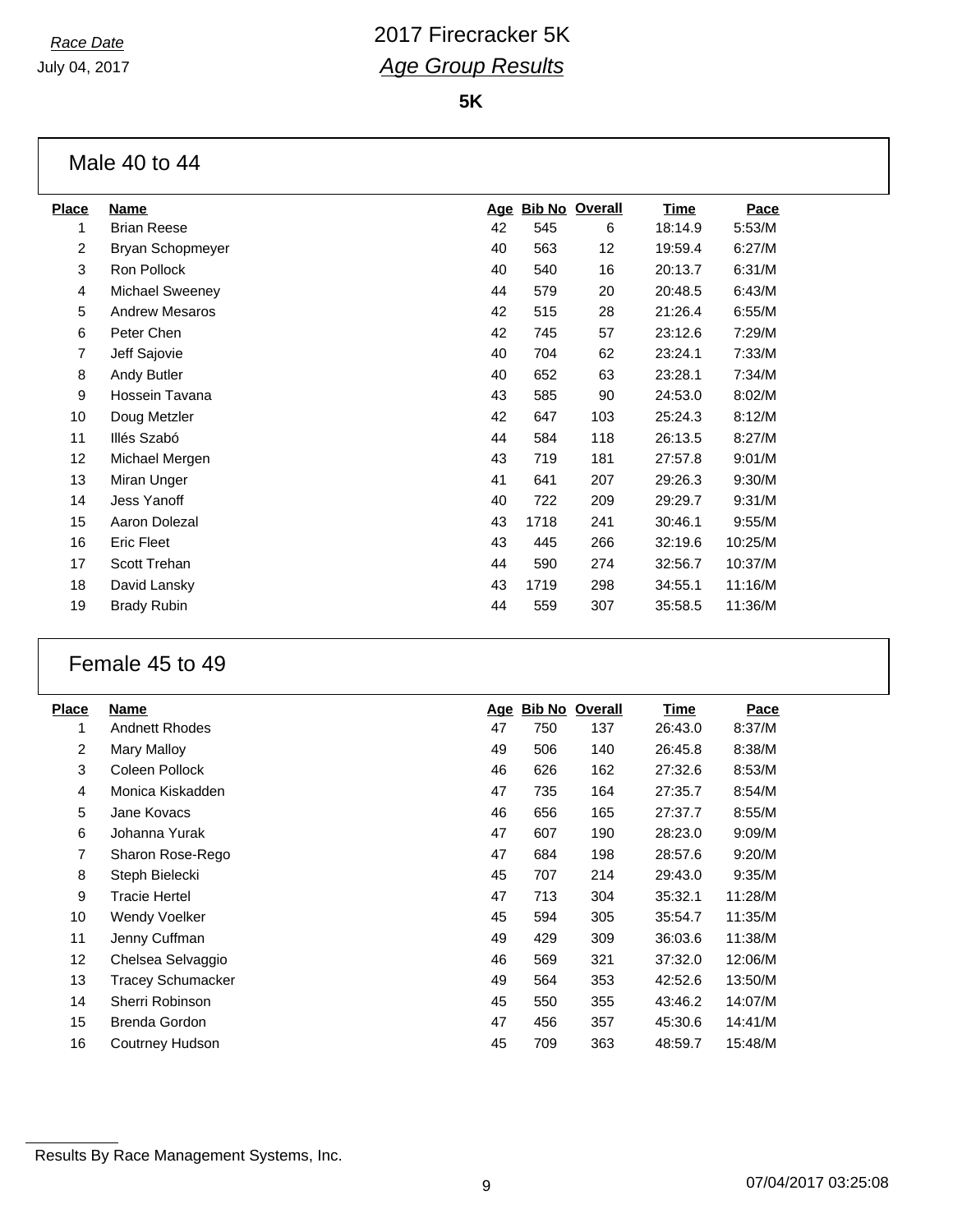**5K**

## Male 45 to 49

| <b>Place</b>   | <b>Name</b>           | Age |      | <b>Bib No Overall</b> | Time    | Pace    |
|----------------|-----------------------|-----|------|-----------------------|---------|---------|
| 1              | Scott trimble         | 46  | 672  | 15                    | 20:08.9 | 6:30/M  |
| $\overline{2}$ | tim Hertel            | 46  | 714  | 25                    | 21:00.2 | 6:46/M  |
| 3              | <b>Greg Sanders</b>   | 45  | 560  | 33                    | 21:52.6 | 7:03/M  |
| 4              | <b>Tom Forrest</b>    | 49  | 623  | 38                    | 22:18.7 | 7:12/M  |
| 5              | <b>Brian Donnelly</b> | 49  | 439  | 94                    | 25:06.5 | 8:06/M  |
| 6              | Tom Rogers            | 46  | 551  | 108                   | 25:48.7 | 8:19/M  |
| 7              | Jeff Palmer           | 45  | 1752 | 117                   | 26:12.4 | 8:27/M  |
| 8              | Dane Moore            | 45  | 526  | 119                   | 26:15.6 | 8:28/M  |
| 9              | XXX Adolph            | 47  | 639  | 144                   | 26:48.4 | 8:39/M  |
| 10             | <b>Brian Pollock</b>  | 46  | 625  | 159                   | 27:27.3 | 8:51/M  |
| 11             | Joseph Ess            | 48  | 440  | 161                   | 27:31.6 | 8:53/M  |
| 12             | Craig Rosenzweig      | 49  | 554  | 195                   | 28:45.6 | 9:16/M  |
| 13             | Ed Bielecki           | 45  | 701  | 221                   | 29:56.9 | 9:39/M  |
| 14             | Rich Boyson           | 47  | 423  | 242                   | 30:53.6 | 9:58/M  |
| 15             | Regis Hensley         | 47  | 469  | 253                   | 31:47.9 | 10:15/M |
| 16             | Jim Mullner           | 47  | 531  | 261                   | 31:59.8 | 10:19/M |
| 17             | James Manley          | 48  | 637  | 270                   | 32:40.0 | 10:32/M |
| 18             | Jon Good              | 47  | 1848 | 278                   | 33:06.2 | 10:41/M |
| 19             | Greg Kiskadden        | 47  | 736  | 281                   | 33:16.6 | 10:44/M |
| 20             | Lance Robinson        | 48  | 549  | 288                   | 33:49.3 | 10:55/M |
| 21             | Joe Zidanic           | 49  | 646  | 291                   | 34:19.1 | 11:04/M |
| 22             | Matthew Schumacker    | 49  | 565  | 316                   | 36:47.0 | 11:52/M |
|                |                       |     |      |                       |         |         |

## Female 50 to 54

| <b>Place</b>   | Name                 |    |      | Age Bib No Overall | Time    | Pace    |
|----------------|----------------------|----|------|--------------------|---------|---------|
| 1              | TONYA WOODLEE        | 50 | 605  | 96                 | 25:11.5 | 8:07/M  |
| $\overline{2}$ | Jenny Booher         | 53 | 420  | 237                | 30:38.0 | 9:53/M  |
| 3              | <b>Wendy Skinner</b> | 54 | 573  | 240                | 30:44.2 | 9:55/M  |
| 4              | Teresa Thom          | 51 | 588  | 263                | 32:07.1 | 10:22/M |
| 5              | Ellen Wisbar         | 54 | 603  | 287                | 33:40.7 | 10:52/M |
| 6              | Jodi Jackson         | 53 | 483  | 294                | 34:38.6 | 11:10/M |
| $\overline{7}$ | Karen Babcock        | 52 | 668  | 296                | 34:52.9 | 11:15/M |
| 8              | Cindy Morrissey      | 50 | 528  | 301                | 35:21.2 | 11:24/M |
| 9              | Teresa McCombs       | 54 | 512  | 314                | 36:15.9 | 11:42/M |
| 10             | Gretchen Barnard     | 53 | 406  | 319                | 37:17.5 | 12:02/M |
| 11             | Kyla Moyer           | 50 | 530  | 328                | 38:24.0 | 12:23/M |
| 12             | <b>Barb Sechler</b>  | 52 | 1807 | 349                | 42:02.9 | 13:34/M |
| 13             | Ann Halbur           | 52 | 460  | 352                | 42:52.1 | 13:50/M |
| 14             | Angie Barnes         | 51 | 732  | 362                | 48:58.5 | 15:48/M |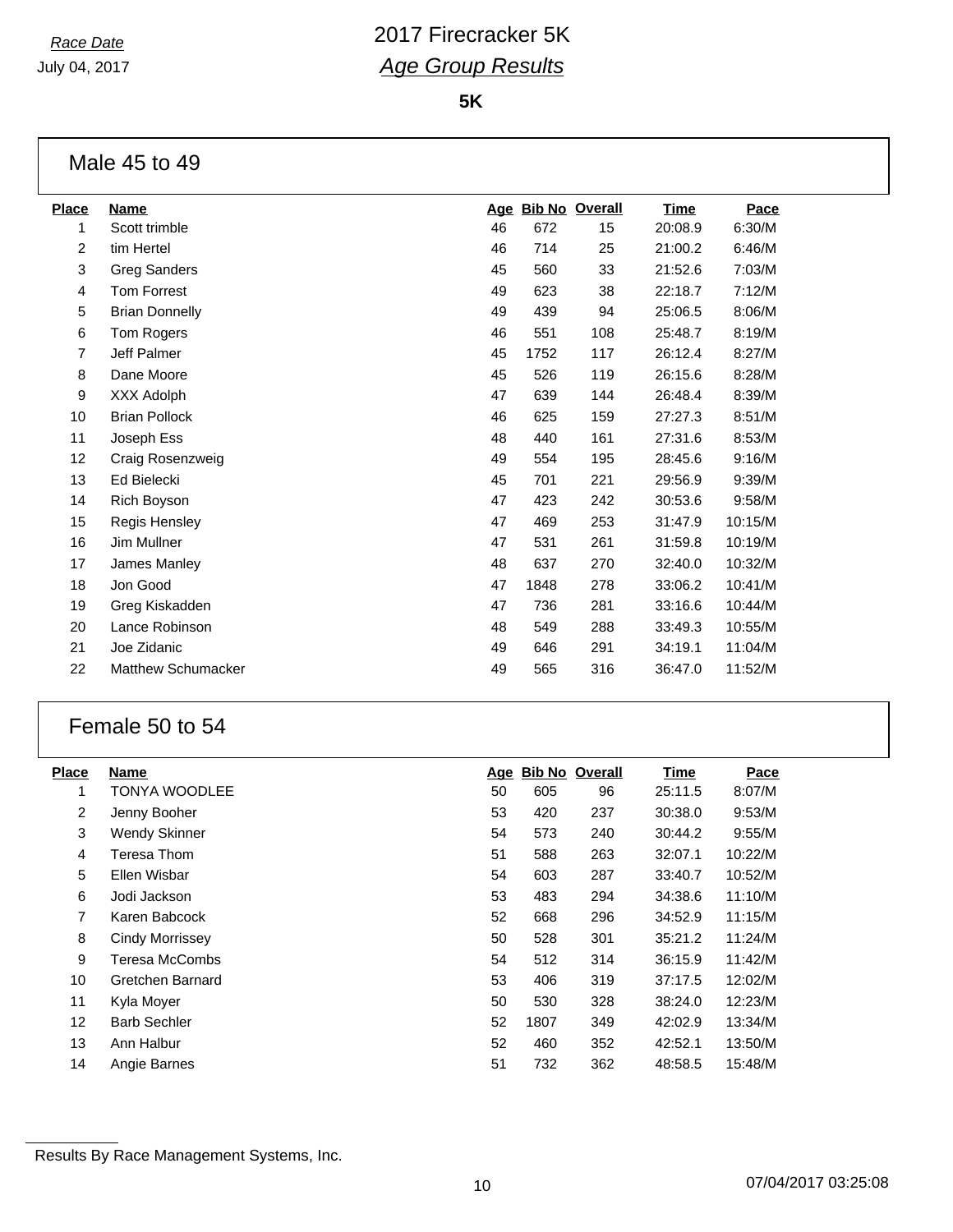**5K**

## Male 50 to 54

| <b>Place</b>   | <b>Name</b>         | <u>Age</u> |      | <b>Bib No Overall</b> | <u>Time</u> | Pace    |
|----------------|---------------------|------------|------|-----------------------|-------------|---------|
| 1              | Stephen Heupler     | 52         | 613  | 39                    | 22:20.0     | 7:12/M  |
| $\overline{2}$ | Juliano Ritosa      | 54         | 546  | 61                    | 23:23.1     | 7:33/M  |
| 3              | Robert Schneider    | 54         | 1741 | 64                    | 23:34.0     | 7:36/M  |
| 4              | David Oster         | 52         | 715  | 67                    | 23:46.9     | 7:40/M  |
| 5              | Doug Barnes         | 51         | 731  | 71                    | 23:57.6     | 7:44/M  |
| 6              | Mark Skinner        | 53         | 572  | 87                    | 24:42.8     | 7:58/M  |
| 7              | John Ganley         | 53         | 451  | 99                    | 25:16.5     | 8:09/M  |
| 8              | Michael Guerriero   | 52         | 459  | 133                   | 26:39.0     | 8:36/M  |
| 9              | Patrick Rego        | 50         | 683  | 153                   | 27:01.1     | 8:43/M  |
| 10             | Rob Gerling         | 54         | 452  | 173                   | 27:54.1     | 9:00/M  |
| 11             | Craig King          | 53         | 666  | 186                   | 28:18.7     | 9:08/M  |
| 12             | Chuck Babcock       | 54         | 670  | 197                   | 28:54.2     | 9:19/M  |
| 13             | Tim Halbur          | 54         | 461  | 211                   | 29:32.4     | 9:32/M  |
| 14             | GPA and Caleb Team  | 54         | 586  | 212                   | 29:33.3     | 9:32/M  |
| 15             | patrick miller      | 51         | 517  | 213                   | 29:41.7     | 9:35/M  |
| 16             | <b>MArk Clawson</b> | 52         | 635  | 227                   | 30:08.6     | 9:43/M  |
| 17             | <b>Rich Sandone</b> | 51         | 561  | 260                   | 31:57.2     | 10:18/M |
| 18             | Tom Jackson         | 52         | 482  | 275                   | 32:57.4     | 10:38/M |
| 19             | Dan Morrissey       | 51         | 527  | 318                   | 37:02.7     | 11:57/M |
| 20             | Jargen Dahl         | 52         | 1747 | 327                   | 38:21.6     | 12:22/M |
|                |                     |            |      |                       |             |         |

## Female 55 to 59

| Place | Name           |    | Age Bib No Overall |     | Time    | Pace    |
|-------|----------------|----|--------------------|-----|---------|---------|
|       | vicki jessop   | 55 | 485                | 151 | 26:55.3 | 8:41/M  |
|       | Sharon Matolka | 55 | 511                | 283 | 33:18.7 | 10:45/M |
|       | Kim Strausser  | 58 | 577                | 302 | 35:24.8 | 11:25/M |
| 4     | Lisa Stewart   | 58 | 1854               | 339 | 39:42.1 | 12:48/M |
| 5     | Jennie Henry   | 56 | 468                | 356 | 45:26.8 | 14:39/M |
|       |                |    |                    |     |         |         |

## Male 55 to 59

| <b>Place</b> | Name                |    | Age Bib No Overall |     | <b>Time</b> | Pace   |
|--------------|---------------------|----|--------------------|-----|-------------|--------|
|              | Ryan Hutch          | 58 | 476                | 47  | 22:40.0     | 7:19/M |
| 2            | Timothy Whitney     | 55 | 601                | 56  | 23:05.2     | 7:27/M |
| 3            | <b>Ben Mondics</b>  | 58 | 621                | 124 | 26:22.0     | 8:30/M |
| 4            | <b>Craig Waters</b> | 55 | 610                | 136 | 26:42.3     | 8:37/M |
| 5            | Mark Hutchison      | 59 | 477                | 150 | 26:53.4     | 8:40/M |
| 6            | Tom Ptacek          | 59 | 726                | 205 | 29:19.3     | 9:27/M |
|              | _ewis Martin        | 55 | 507                | 208 | 29:28.4     | 9:30/M |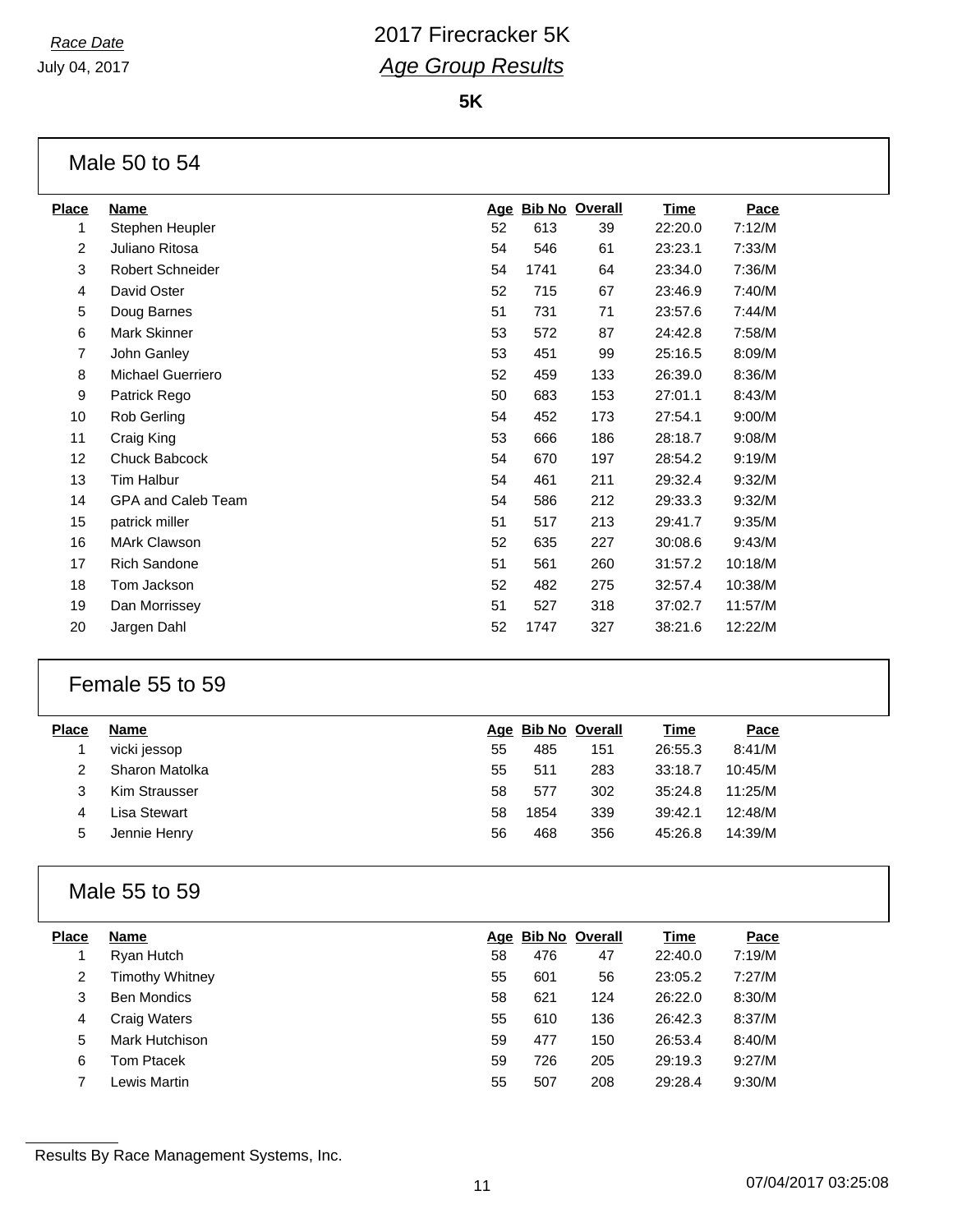**5K**

### Male 55 to 59

| <b>Place</b> | Name          |    | Age Bib No Overall |     | <u>Time</u> | <u>Pace</u> |
|--------------|---------------|----|--------------------|-----|-------------|-------------|
| 8            | Phil Long     | 59 | 654                | 247 | 31:33.6     | 10:11/M     |
| 9            | Don Tharp     | 57 | 587                | 279 | 33:07.3     | 10:41/M     |
| 10           | Scott Matolka | 58 | 508                | 311 | 36:04.7     | 11:38/M     |
|              |               |    |                    |     |             |             |

#### Female 60 to 64

| <u>Place</u> | Name           |    | Age Bib No Overall |     | Time    | <u>Pace</u> |
|--------------|----------------|----|--------------------|-----|---------|-------------|
|              | Joan Inderhees | 60 | 696                | 86  | 24:42.5 | 7:58/M      |
|              | Jackie Jackson | 60 | 699                | 346 | 41:22.7 | 13:21/M     |

## Male 60 to 64

| <b>Place</b> | Name              |    | Age Bib No Overall |     | <b>Time</b> | Pace    |
|--------------|-------------------|----|--------------------|-----|-------------|---------|
|              | Rod McGregor      | 60 | 716                | 21  | 20:50.4     | 6:43/M  |
| 2            | AL Ciraldo        | 62 | 1231               | 74  | 24:07.3     | 7:47/M  |
| 3            | Wayne Goeke       | 62 | 455                | 125 | 26:23.4     | 8:31/M  |
| 4            | James Washko      | 60 | 597                | 199 | 28:59.4     | 9:21/M  |
| 5            | Don Bitter        | 60 | 630                | 234 | 30:29.4     | 9:50/M  |
| 6            | Pat Ridiff        | 61 | 1878               | 243 | 31:08.3     | 10:03/M |
|              | Timothy Boebel    | 60 | 418                | 258 | 31:53.6     | 10:17/M |
| 8            | <b>Rick Bobel</b> | 60 | 417                | 289 | 33:56.1     | 10:57/M |
|              |                   |    |                    |     |             |         |

### Female 65 to 69

| Place Name |              |     | Age Bib No Overall | <u>Time</u> | Pace    |
|------------|--------------|-----|--------------------|-------------|---------|
|            | 1 Rae Brooks | 425 | 360                | 48:03.4     | 15:30/M |

#### Male 65 to 69

| <b>Place</b> | <b>Name</b>            |    |     | Age Bib No Overall | <u>Time</u> | <u>Pace</u> |  |
|--------------|------------------------|----|-----|--------------------|-------------|-------------|--|
|              | Ralph Gordyan          | 69 | 457 | 156                | 27:20.3     | 8:49/M      |  |
|              | <b>Peter Carpenter</b> | 69 | 645 | 160                | 27:31.0     | 8:53/M      |  |
|              | JOHN KARABINUS         | 65 | 488 | 286                | 33:37.3     | 10:51/M     |  |

### Female 70 and Over

| <b>Place</b> | Name         |    |     | Age Bib No Overall | Time    | Pace    |
|--------------|--------------|----|-----|--------------------|---------|---------|
|              | Judi Weitman | 76 | 599 | 334                | 39:22.7 | 12:42/M |